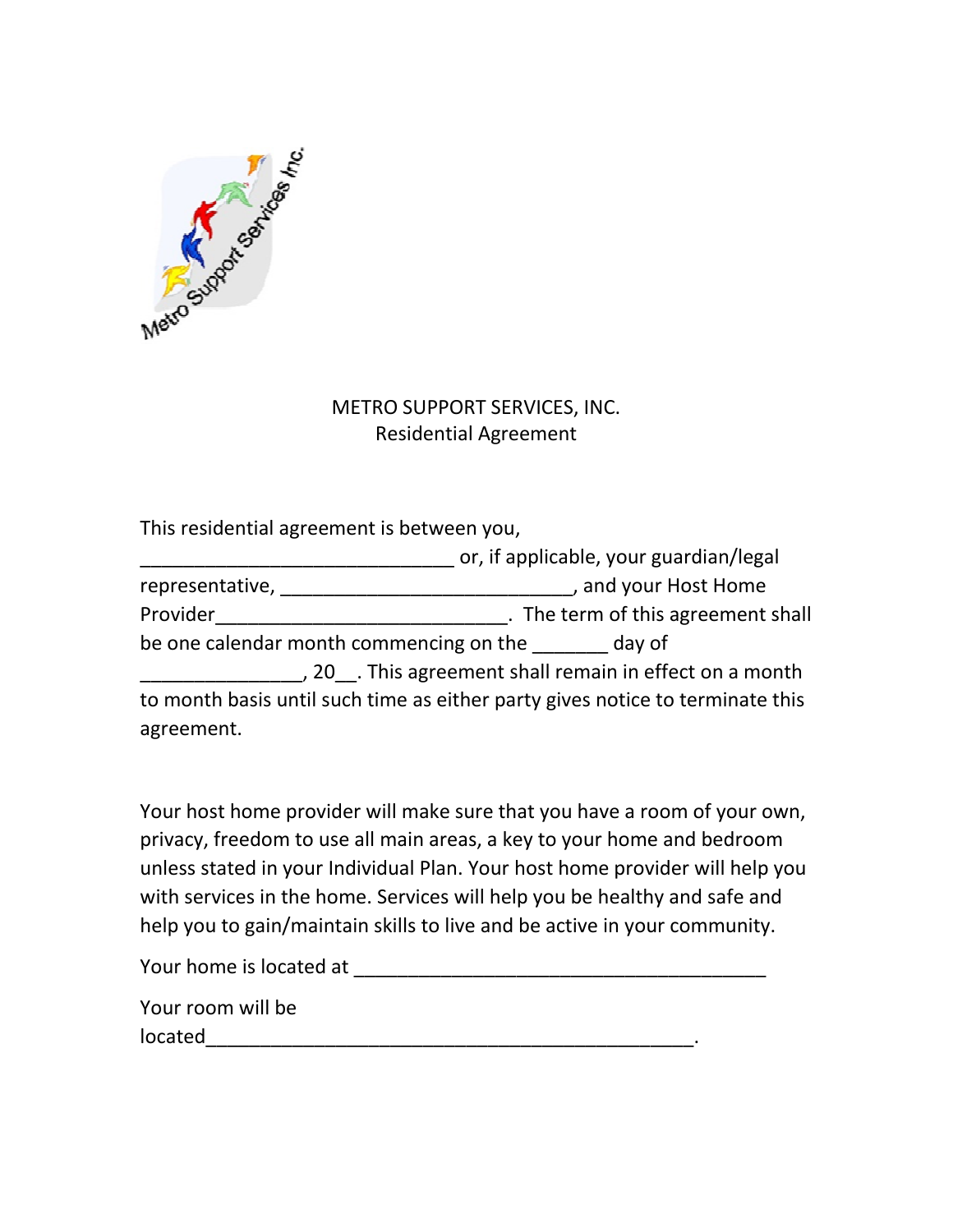You will pay a room and board amount of 695.00 each month. Room and board will pay for your room, your food, personal items (like shampoo, soap and shaving cream) and all necessary utilities. If you move or leave the home, you or your new residential agency, will receive a pro-rated share of the remaining room and board for that month (less any outstanding room and board debt that you owe Metro Support Services, Inc.). **In the event you are absent from your home due to hospitalization, time spent with family, camp or vacations, and plan to return, you will still be expected to pay room and board.**

You will get a personal needs allowance in the amount of a minimum of \$76.00 each month. Your personal needs allowance can be used how you want, for example, buying extra personal items, purchasing a movie, going out to eat, or attending activities of your choice.

If you choose to move or leave: If you choose to move or leave, you should: Work with your Resource Coordinator/Case Manager to plan your move. Your case manager will help you talk to Metro Support Services and your host home provider and tell them about your plans. Metro Support Services and your host home provider will support you to move to a new setting and ensure a coordinated transition to your new residence.

There may be situations in which you may be asked to move or must leave your home. Some reasons you may be asked to move or leave include:

- Protection of your health and safety
- Protection of the health and safety of other persons in the home
- Hospitalization or health emergencies
- Incarceration
- Allegations of mistreatment, abuse, neglect or exploitation
- Host home provider emergency, incapacitation or death
- Host home provider gives notice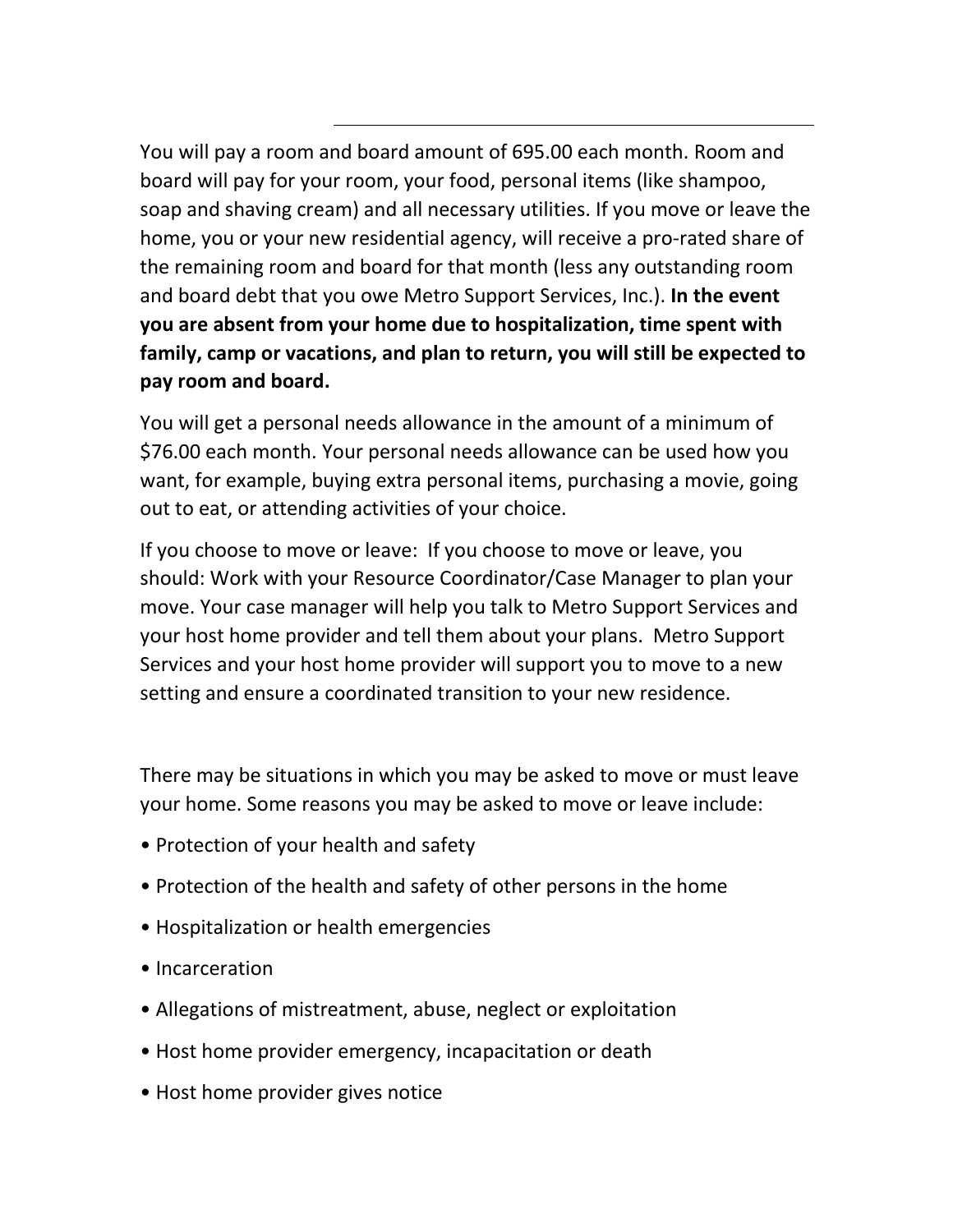You have the same responsibilities and protections from eviction (i.e. having to move or leave) that tenants have under the landlord/tenant law of the State of Colorado, county and/or city you live in. If Metro Support Services or your host home provider determines that you must move or leave from your current setting to another setting, even if moving from one room to another room in the same home, you will receive 15 days' notice and an opportunity to be heard via Metro Support Services' Grievance process.

If Metro Support Services decides to terminate your residential services, you will receive 15 days' notice and an opportunity to be heard via Metro Support Services' Dispute Resolution process.

In addition to the provisions of this agreement you will continue to receive Individual Residential Services and Supports from Metro Support Services, Inc. In the case that this agreement is terminated or allowed to lapse, by either you or your Host Home Provider, you have a right to ongoing services from Metro Support Services, Inc.

HCPF (Health Care Policy and Finance) governs the rights, responsibilities, protections and associated disputes regarding this Residential Agreement, including involuntary moves and evictions. You also have the right to seek review from a neutral decision maker if disputes result from this agreement.

\_\_\_\_\_\_\_\_\_\_\_\_\_\_\_\_\_\_\_\_\_\_\_\_\_\_\_\_\_\_\_\_\_\_\_\_\_\_\_\_\_\_\_\_\_\_\_\_\_\_\_\_\_\_\_\_\_

\_\_\_\_\_\_\_\_\_\_\_\_\_\_\_\_\_\_\_\_\_\_\_\_\_\_\_\_\_\_\_\_\_\_\_\_\_\_\_\_\_\_\_\_\_\_\_\_\_\_\_\_\_\_\_\_\_

Person's Signature Date

\_\_\_\_\_\_\_\_\_\_\_\_\_\_\_\_\_\_\_\_

\_\_\_\_\_\_\_\_\_\_\_\_\_\_\_\_\_\_\_\_

Legal Representative's Signature Date